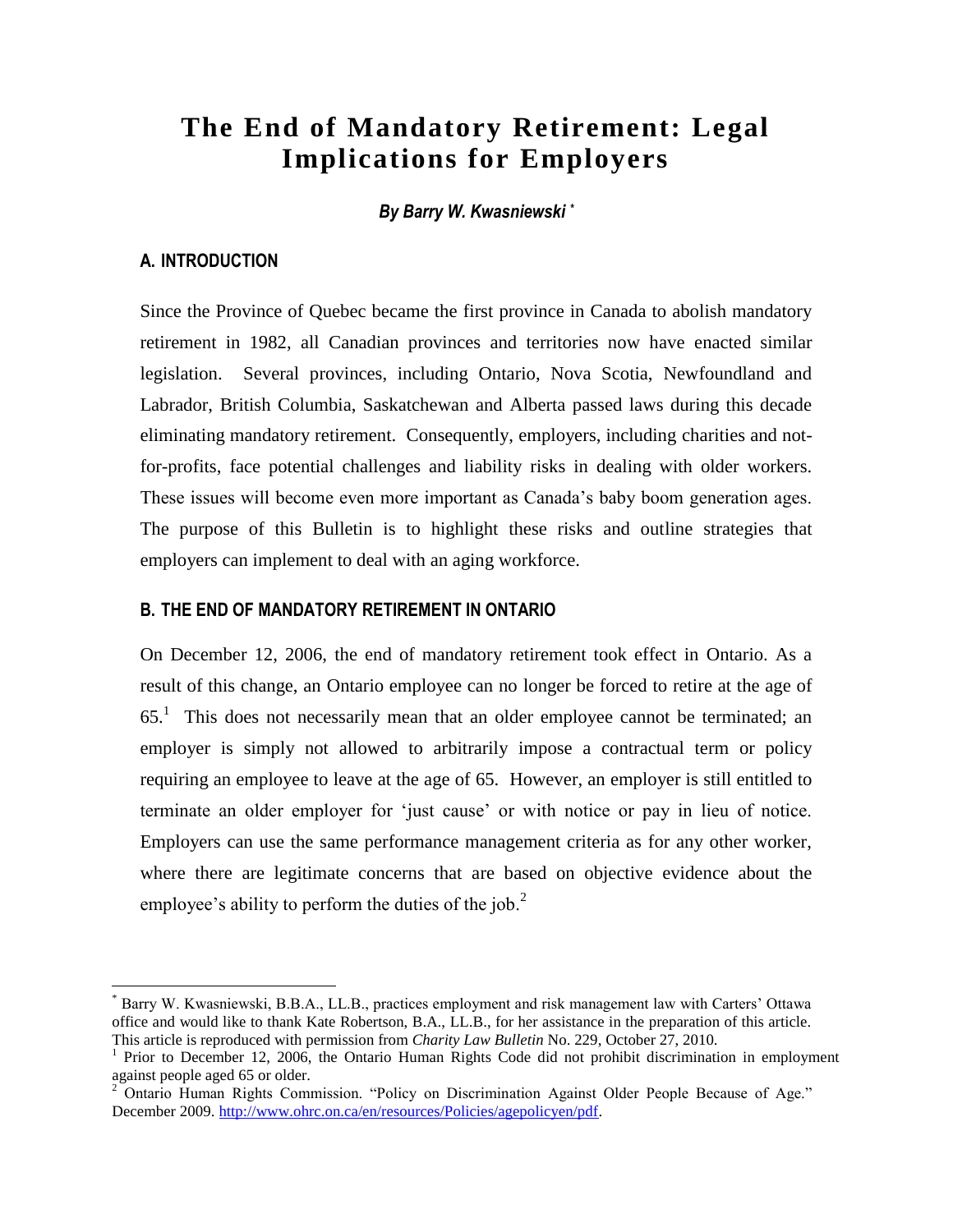As a result of this change in the law, employers now bear a greater risk when terminating older employees. A long-serving older employee may well be entitled to a lengthy notice period, based on the common law and an employee"s entitlements under the *Employment Standards Act*, 2000 ("ESA"). Also, termination of an older employee may give rise to a wrongful dismissal claim, and/or a human rights complaint based on age discrimination. These issues will be examined in more detail in the following sections.

#### **C. TERMINATION PAY FOR OLDER EMPLOYEES**

The factors a court should take into account in determining the reasonable period of notice, where an employee is dismissed without cause, were set out by the Ontario Court of Appeal in *Bardal v. Globe & Mail Ltd.* (1960), 24 D.L.R. (2d) 140 (H.C.), at 145:

> "There can be no catalogue laid down as to what is reasonable notice, in particular classes of cases. The reasonableness of the notice must be decided with reference to each particular case, having regard to *the character of the employment, the length of service of the servant, the age of the servant and the availability of similar employment, having regard to the experience, training and qualifications of the servant."*

There are numerous decisions that deal with the termination of older employees. Age is a key factor in the common law assessment of how much notice an employee receives, which means that the decision to terminate an older employee can be quite costly. An older employee can argue that it will take them much longer to find comparable employment, relative to a younger employee. Therefore, an older employee may commence a civil action for wrongful dismissal if he or she is not offered a proper termination package. As a result of amendments to the Ontario *Human Rights Code* in 2008, an employee can also claim damages for breach of a protected human right as part of the wrongful dismissal action. A common thread in the decisions examined below is that an older, long-term employee will likely be awarded a substantial termination package.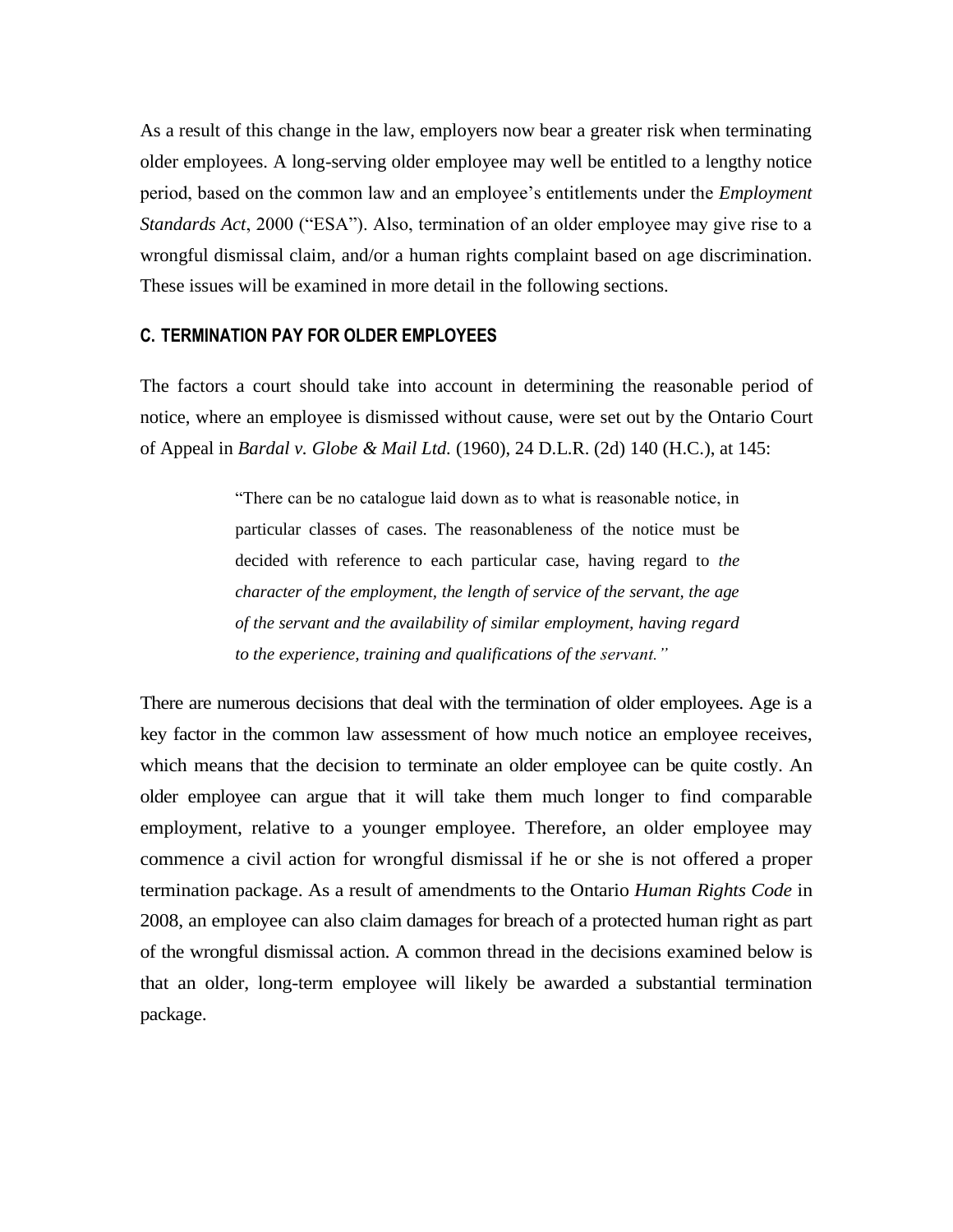In the recent decision of *Brien v. Niagara Motors Ltd*., 3 an employee brought a wrongful dismissal claim after working for a car dealership for 23 years, and having her employment terminated at the age of 51. At the time of termination, the employer had offered her eight weeks pay in lieu of notice and twenty three weeks of severance pay, if she agreed to sign a release. It was found that the dealership did not have cause to terminate Brien"s employment and she was awarded damages equal to 24 months of notice. The judge came to these conclusions based on a consideration of her age, years of service, and position in the company. The 24 month notice period was upheld on appeal.

In the recent Alberta decision in *Peacock v. Western Securities Ltd*, 4 an employee made a claim for wrongful dismissal after being employed for the defendant for 13 years as a payroll and benefits manager or administrator, and having her employment terminated without just cause at the age of 62. The employee made a claim for payment of one month per year of service in accordance with the factors set out in the *Bardal v. Globe & Mail* decision. The relevance of an employee's age was discussed, citing Justice Iacobucci in the Supreme Court of Canada decision in *Law v. Canada (Minister of Employment & Immigration)* [1999 CarswellNat 359 (S.C.C.)]:

> "It seems to me that the increasing difficulty with which one can find and maintain employment as one grows older is a matter of which a court may appropriately take judicial notice."

The fact that the employee had not yet obtained full-time employment as of the trial date led the court to take judicial notice of the relevance of the employee's age. Based on the plaintiff"s age, experience, and the specificity of her employment, the proper notice period was found to be twelve months.

The amount of notice that an older employee is entitled to was also considered in the British Columbia decision in *Monjushko v. Century College.<sup>5</sup>* In this case, the plaintiff was

 3 [2008] O.J. No. 3246, appeal allowed in part [2009] O.J. No. 5313 (C.A.). 4 [2010] CarswellAlta 1021(Alta.Q.B.).

<sup>5</sup> 2008 BCSC 86.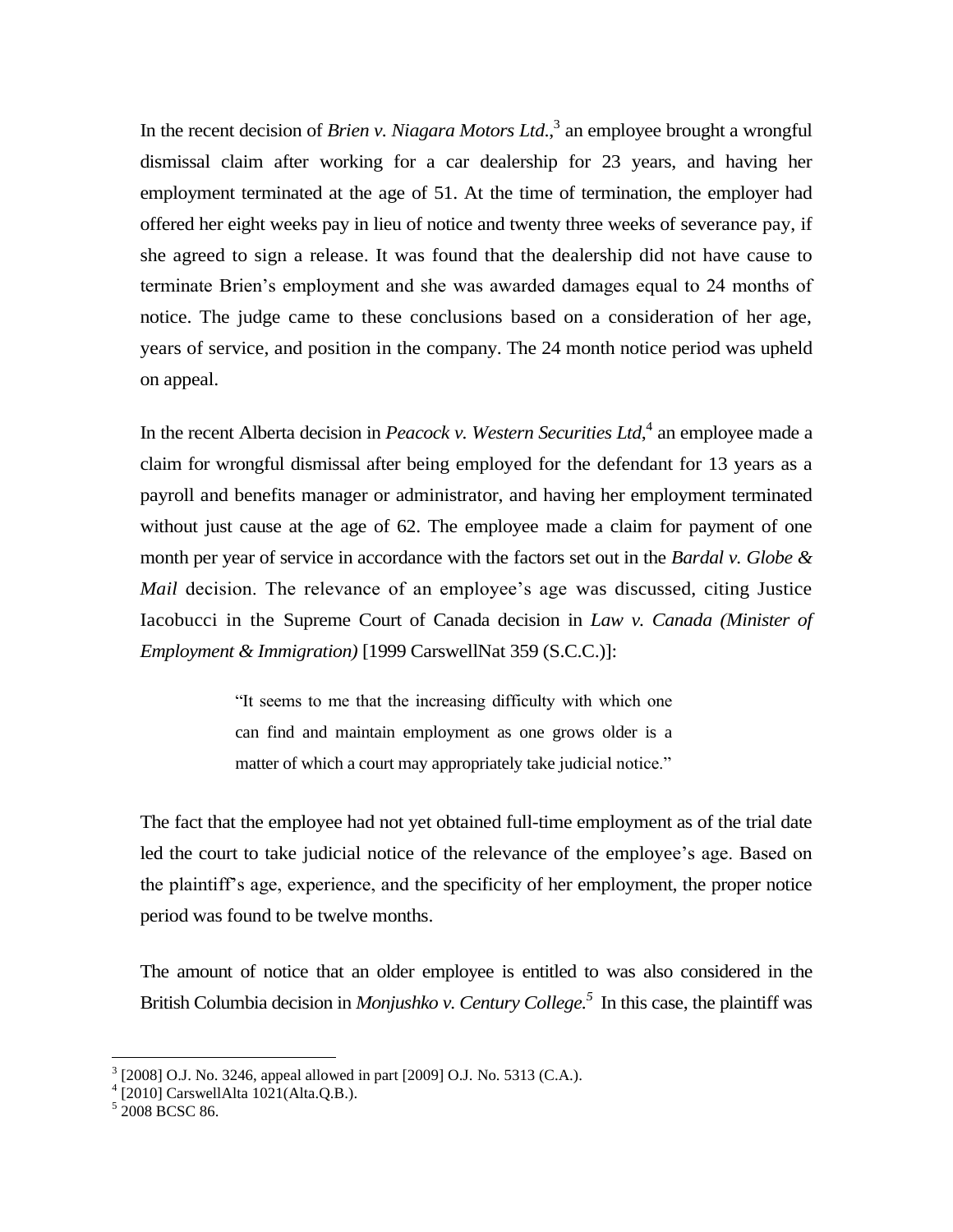employed as a professor at a college for over 9 years and brought an action for wrongful dismissal against the college after his termination at the age of 65. The plaintiff claimed he was entitled to 18 months of pay in lieu of notice. The court determined that the plaintiff was entitled to reasonable notice of 15 months, less any sums earned by him during that period, based on his age, length of employment, and the difficulty he had in finding alternate employment in his specialized field.

In another B.C. decision<sup>6</sup>, the plaintiff was a 61-year-old engineer and forester, who had worked for the defendant for ten years when his services were terminated. On receiving eight months' salary in lieu of notice, he sued for damages for wrongful dismissal. The plaintiff claimed that he was entitled to 21 months" notice instead of the eight for which he received compensation.

His claim at trial was dismissed based on the finding that the plaintiff had not proved any damages consequent on the breach of his contract of employment. However, he succeeded on appeal and was awarded damages equal to 20 months' salary, plus the net loss he suffered with respect to being deprived of 20 months of benefits.

#### **D. CONCLUSION**

 $\overline{a}$ 

Given that employers across Canada can no longer require employees to retire at age 65, minimizing the risk of wrongful dismissal or human rights claims of older employees is important. Employers may limit the common law entitlements of an employee by written employment contract, which specifically defines the termination notice period, so long as the termination provisions at least meet the requirements of the ESA, or other applicable provincial laws. The request to have an employee sign a contract can be made when an employee receives their initial offer of employment with the company, upon a promotion, or upon receiving additional consideration such as a bonus.

Further, as with other employees, it is important for employers to properly manage the performance and expectations of older employees. For example, employers may consider the following practices:

<sup>6</sup> *Dunlop v. British Columbia Hydro & Power Authority*, 1988 CarswellBC 414.